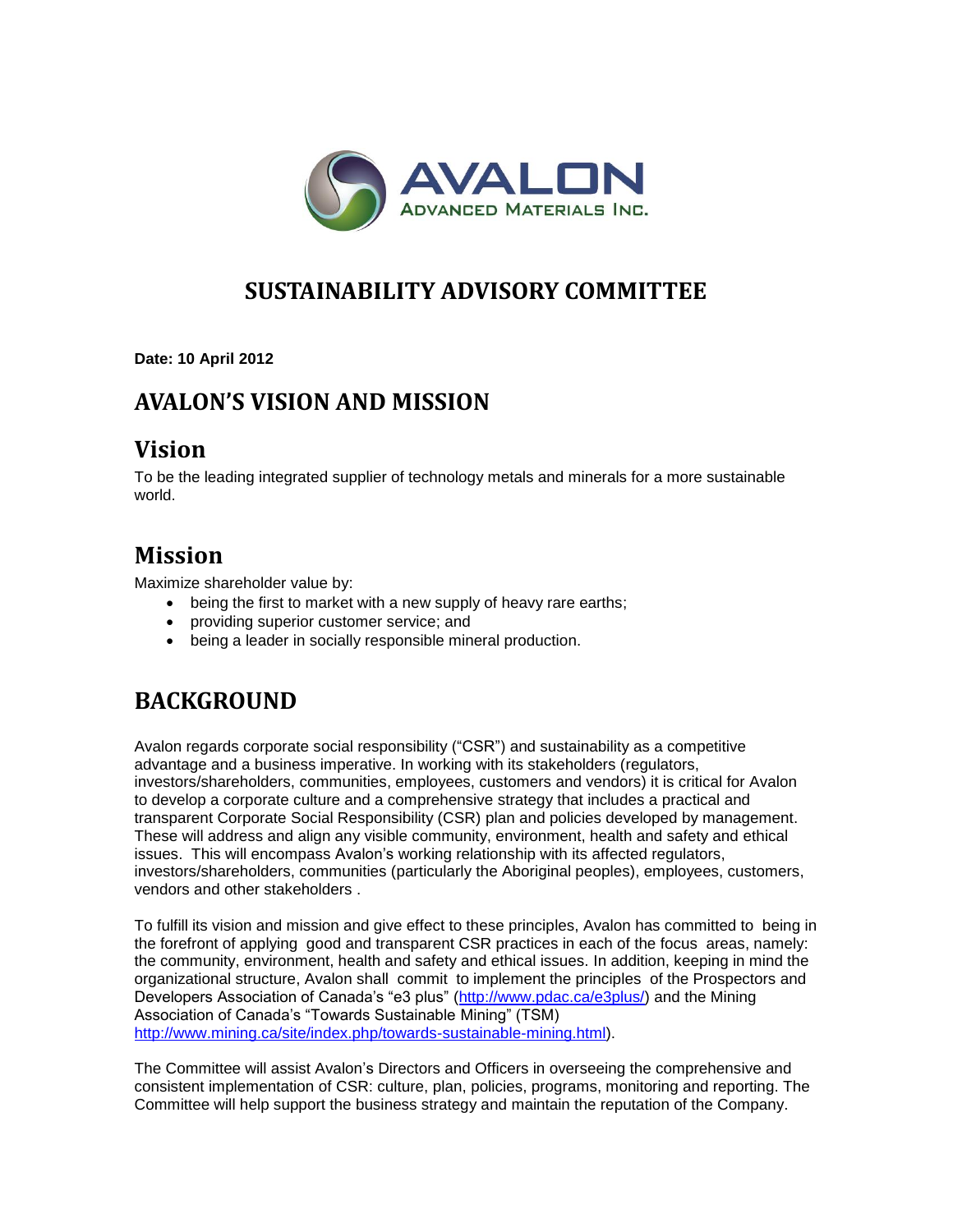# **Composition**

- The Advisory Committee shall include three Members, independent of management, and a Chair.
- The Chair of the Committee will be a Director of Avalon who has experience with CSR matters. The Chair is appointed by the Board and serves at the pleasure of the Board until his or her successor is appointed, and will not act as a Member of the Committee. The Vice President, Sustainability or other senior officer designated by the President & CEO will assist with the organization and logistics of any CSR committee activities.

## **Compensation**

- The Committee Members may be awarded stock options, at the discretion of the Board of Directors.
- Members may charge an industry standard per diem, as pre-approved by the Board while working on Avalon business.

# **Terms of Reference**

The Committee shall:

- Review the Company's CSR plan, policies and practices.
- Inform Avalon's Executive Management and the Board through the Committee's Chair of any existing and emerging issues and trends relating to CSR and sustainability within the framework of this policy.
- Activities would include, but not limited to, review of the CSR aspects in Avalon's field programs, past and planned development programs and projects and comment on any activities that relate to CSR.

## **Roles and Responsibilities**

- The Committee's prime role will be to advise the Board, as well as the Executive Management, through the Chair of the Committee, on corporate CSR practices or actions that could impact on the company in a significant manner.
- The Chair's role is to be the primary interface between the Committee and the Board. The Chair will preside at meetings of the Committee, which will be organized according to the agenda created by the Members.
- The Committee will act directly as a channel for advice to Management on CSR issues through the senior executive appointed to assist the Committee.
- The Committee does not have the responsibility to develop operating protocols or procedures, interact on behalf of the company with people outside the Board or Executive of the company, unless specifically requested to do so by Executive Management or by the Chairman of the Board. However, the Committee does have the role to review and recommend development of protocols or procedures.
- Review and comment on compliance with the CSR Policy, including community relations, environment and health and safety.